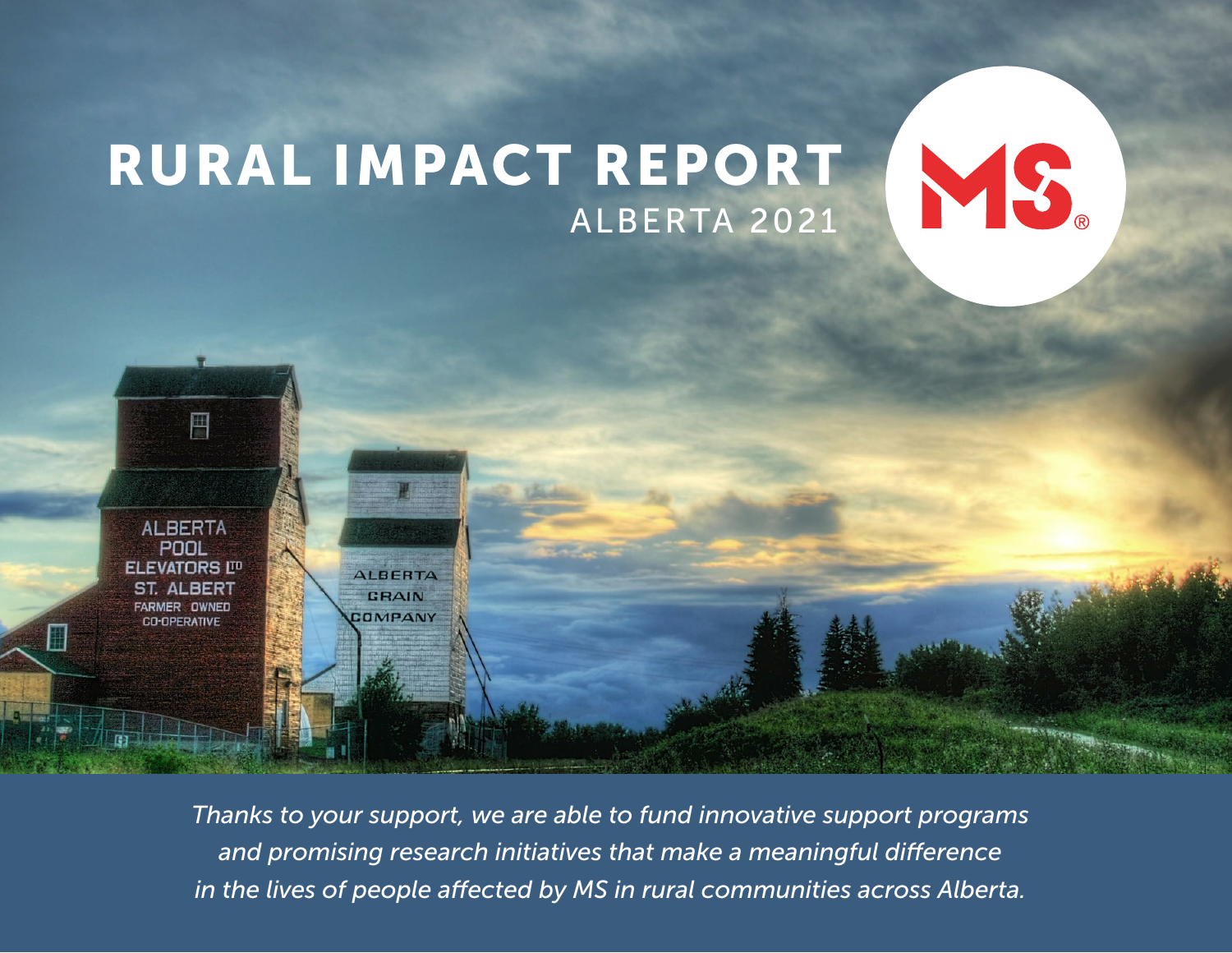# INFORMATION & SUPPORT

#### MS KNOWLEDGE NETWORK

The MS Knowledge Network is the



MS Society of Canada's hub of knowledge and navigators, providing consistent, quality MS information and support for anyone in Canada. Our team of MS Navigators provide trusted information on all aspects of life with MS. Whether you're living with the disease, working with or caring for someone with MS, being able to tap into current, reliable information will enable you to make informed choices.

#### QUALITY OF LIFE EQUIPMENT PROGRAM

The MS Society offers individuals living with MS a wide variety of programs that promote personal independence and contribute to an enhanced quality of life. The Quality of Life Equipment Program is



designed to provide financial assistance to individuals requiring support with the purchase of mobility equipment and safety devices.

#### PEER SUPPORT PROGRAMS

Peer Support Groups and 1:1 Peer Support bring together individuals affected by MS through either

a group or one-to-one format to share common concerns and experiences in an informal safe environment. Whether you have a specific question, you are experiencing MS related issues, or you are looking for social connection, a peer support group or one-to-one connection can help.



**WELLNESS** 

The MS Society has

developed partnerships to promote wellness virtually, as well as several resources and guidelines to support individuals becoming active in their community. MS Navigators can also connect you to wellness opportunities available in your local community when it is safe to do so.

#### EDUCATION

The MS Society regularly

offers free webinars featuring experts on a variety of topics related to MS. Additionally, our MS Connect Conference brings the MS community together to hear about ground-breaking discoveries and the progress made in MS research. You can attend our education opportunities from anywhere: online from your computer or call in via phone. All education is recorded and available through our website.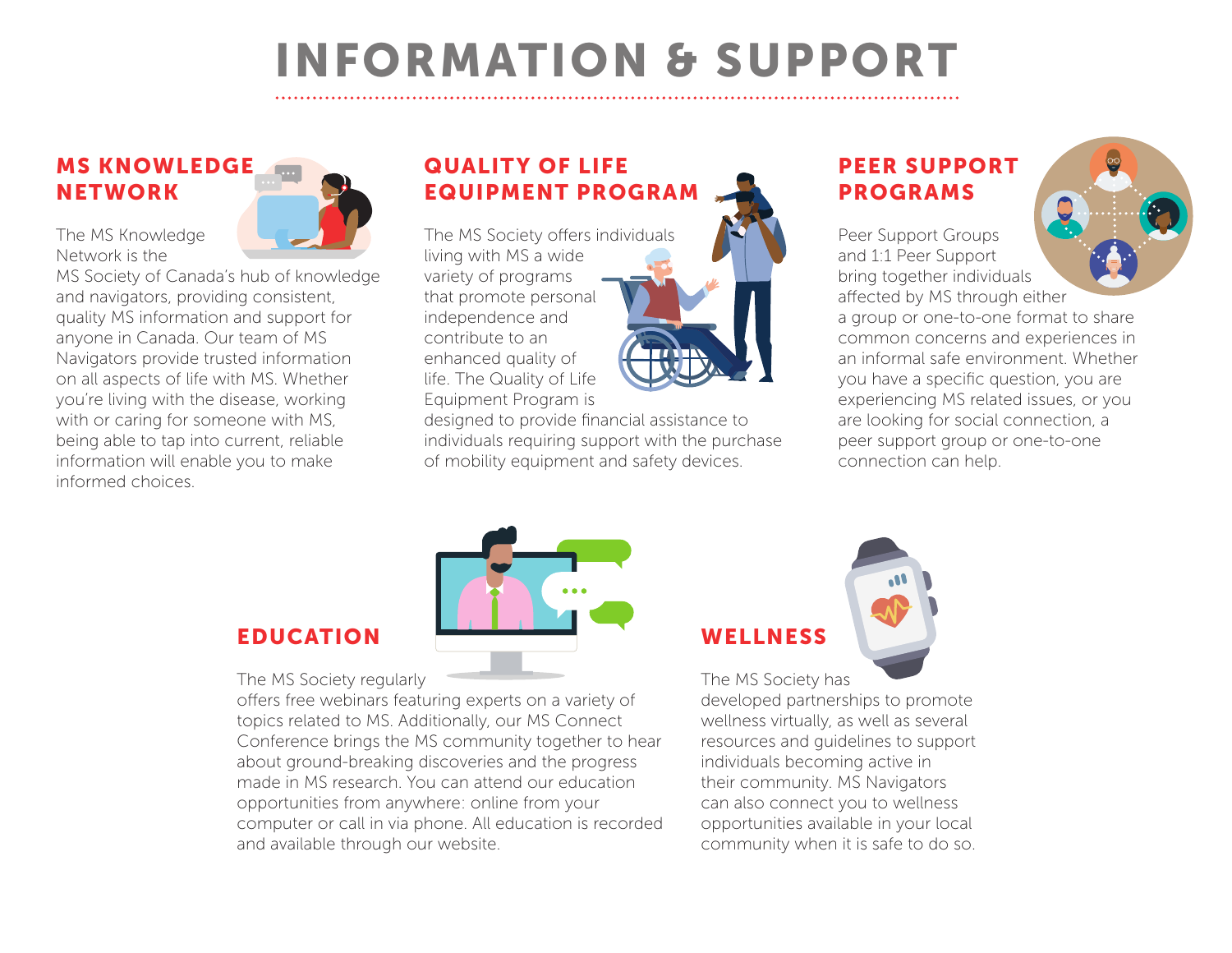# MS KNOWLEDGE NETWORK

#### TOP 5 AREAS OF SUPPORT IN ALBERTA:

Within Alberta, the top five areas individuals requested information, support, and referral from MS Navigators included:

- 1. Quality of Life Support
- 2. Drugs/Medications
- 3. Quality of Life Application
- 4. Professional Health Services
- 5. Income & Financial Support

#### TOP 5 AREAS OF COVID-19 SUPPORT:

The MS Knowledge Network began tracking COVID-19 related inquiries on March 5, 2020. 9% of inquiries to the MS Knowledge Network were COVID-19 related.

The top five areas individuals requested information, support, and referral from MS Navigators included:

- 1. Drugs/medication specific risk factors
- 2. Income support (CERB, EI, Disability Assistance)
- 3. General information about risk factors and precautions
- 4. Vaccine information (eligibility, risk factors)
- 5. Employment (COVID-19 risk in the workplace, returning to work)

To support MS Navigators fielding the influx of COVID-19 related inquiries, multiple resources were developed to ensure that MS Navigators and MS Society staff were providing consistent and up-to-date information. For access to these resources and more information, please visit: mssociety.ca/resources/what-you-need-to-know-aboutcoronavirus



*"This is an amazing resource, being able to ask someone for information and links was so helpful. Before I connected with a navigator I felt like I just kept returning to the same generic articles."*

*"Very impressed with insight & compassion shown. Support that demonstrated a loving person. Gave me reason to stay strong, not give into despair & find resources that could help with my quality of life."*